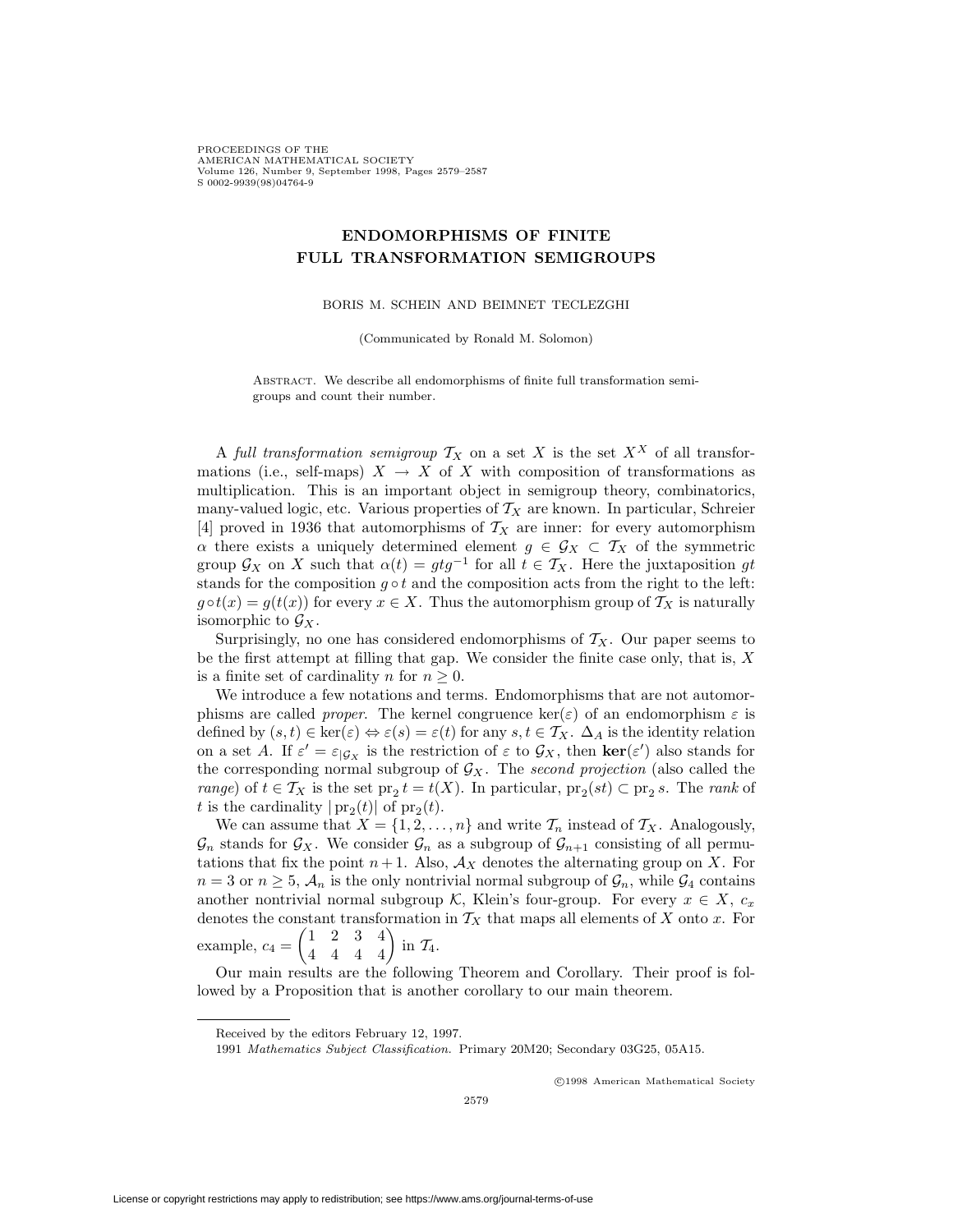**Theorem.** (A) *Choose a permutation g of X and define*  $\alpha^{g}(t) = gtg^{-1}$  *for all*  $t \in T_X$ . *Then*  $\alpha^{g}$  *is an automorphism of*  $T_X$ .  $t \in \mathcal{T}_X$ . Then  $\alpha^g$  *is an automorphism of*  $\mathcal{T}_X$ .<br>
(E) Choose  $\beta \gamma \in \mathcal{T}_X$  such that  $\beta^3 = \beta$  and

(E) *Choose*  $\beta, \gamma \in \mathcal{T}_X$  *such that*  $\beta^3 = \beta$  *and*  $\beta\gamma = \gamma\beta = \gamma^2 = \gamma$ *. If* 

$$
\varepsilon_{\beta,\gamma}(t) = \begin{cases}\n\beta, & \text{for } t \in \mathcal{G}_X \backslash \mathcal{A}_X, \\
\beta^2, & \text{for } t \in \mathcal{A}_X, \\
\gamma, & \text{for } t \in \mathcal{T}_X \backslash \mathcal{G}_X,\n\end{cases}
$$

*then*  $\varepsilon_{\beta,\gamma}$  *is an endomorphism of*  $T_X$ *.* 

*If*  $\beta^2 = \beta = \gamma$ , then  $\varepsilon_{\beta,\gamma}$  *is a constant endomorphism that maps*  $T_X$  *onto a trivial semigroup*  $\{ \gamma \}$ *. If*  $\beta^2 = \beta \neq \gamma$ *, then*  $\varepsilon_{\beta,\gamma}$  *is an endomorphism of rank 2 that maps*  $\mathcal{T}_X$  *onto a two-element semilattice*  $\{\beta, \gamma\}$  *with*  $\gamma < \beta$ *. If*  $\beta \neq \beta^2 \neq \gamma$ *, then <sup>ε</sup>β,γ is an endomorphism of rank 3 that maps <sup>T</sup>X onto a three-element semigroup*  $\{\beta, \beta^2, \gamma\}$ *, where*  $\gamma$  *is a zero element and*  $\{\beta, \beta^2\}$  *a two-element subgroup.* 

*Conversely, every automorphism of*  $T_X$  *has the form*  $(A)$  *and every proper endomorphism the form* (E)*, except that*  $T_4$  *has 24 additional endomorphisms*  $\sigma^g$ *,*  $g \in \mathcal{G}_4$ *, defined as follows:* 

*Each of the six cosets of*  $K$  *in*  $G_4$  *contains exactly one element of*  $G_3$ *. If*  $t \in G_4$ *, let*  $\sigma(t)$  *be that (only) element of*  $Kt \cap G_3$ *, and if*  $t \in T_4 \setminus G_4$ *, let*  $\sigma(t) = c_4$ *. Then*  $\sigma^g = \alpha^g \sigma$ , that is,  $\sigma^g(t) = g \sigma(t) g^{-1}$ . In particular,  $\sigma = \sigma^e$ , where *e* is the identity *element of*  $\mathcal{G}_4$ *.* 

**Corollary.** *Every proper endomorphism of*  $\mathcal{T}_n$  *has rank* 1, 2, or 3, except that  $\mathcal{T}_4$ *also has additional endomorphisms of rank 7. There are*

$$
n! \sum_{m=1}^{n} \frac{m^{n-m}}{(n-m)!m!}
$$

*endomorphisms of rank 1,*

$$
n! \sum_{m=2}^{n} \sum_{r=1}^{m-1} \frac{m^{n-m}r^{m-r}}{(n-m)!(m-r)!r!}
$$

*endomorphisms of rank 2, and*

$$
n! \sum_{m=3}^{n} \sum_{k=1}^{\lfloor \frac{m-1}{2} \rfloor} \sum_{r=1}^{m-2k} \frac{m^{n-m}r^{m-k-r}}{2^k(n-m)!(m-2k-r)!k!r!}
$$

*endomorphisms of rank 3.*

*For*  $n = 4$ *, there are 24 endomorphisms of rank 7. Thus <sup>T</sup>n has*

$$
n! \left[ 1 + \sum_{m=1}^{n} \sum_{k=0}^{\lfloor \frac{m-1}{2} \rfloor} \sum_{r=1}^{m-2k} \frac{m^{n-m}r^{m-k-r}}{2^k (n-m)!(m-2k-r)!k!r!} \right]
$$

*endomorphisms for*  $n > 1, n \neq 4$  *and* 

$$
n! \left[2 + \sum_{m=1}^{n} \sum_{k=0}^{\lfloor \frac{m-1}{2} \rfloor} \sum_{r=1}^{m-2k} \frac{m^{n-m}r^{m-k-r}}{2^k(n-m)!(m-2k-r)!k!r!} \right] = 345
$$

*endomorphisms for*  $n = 4$ *.* 

*In particular, the orders of*  $\mathcal{T}_n$  *and*  $\text{End}(\mathcal{T}_n)$  *for*  $1 \leq n \leq 9$  *are:*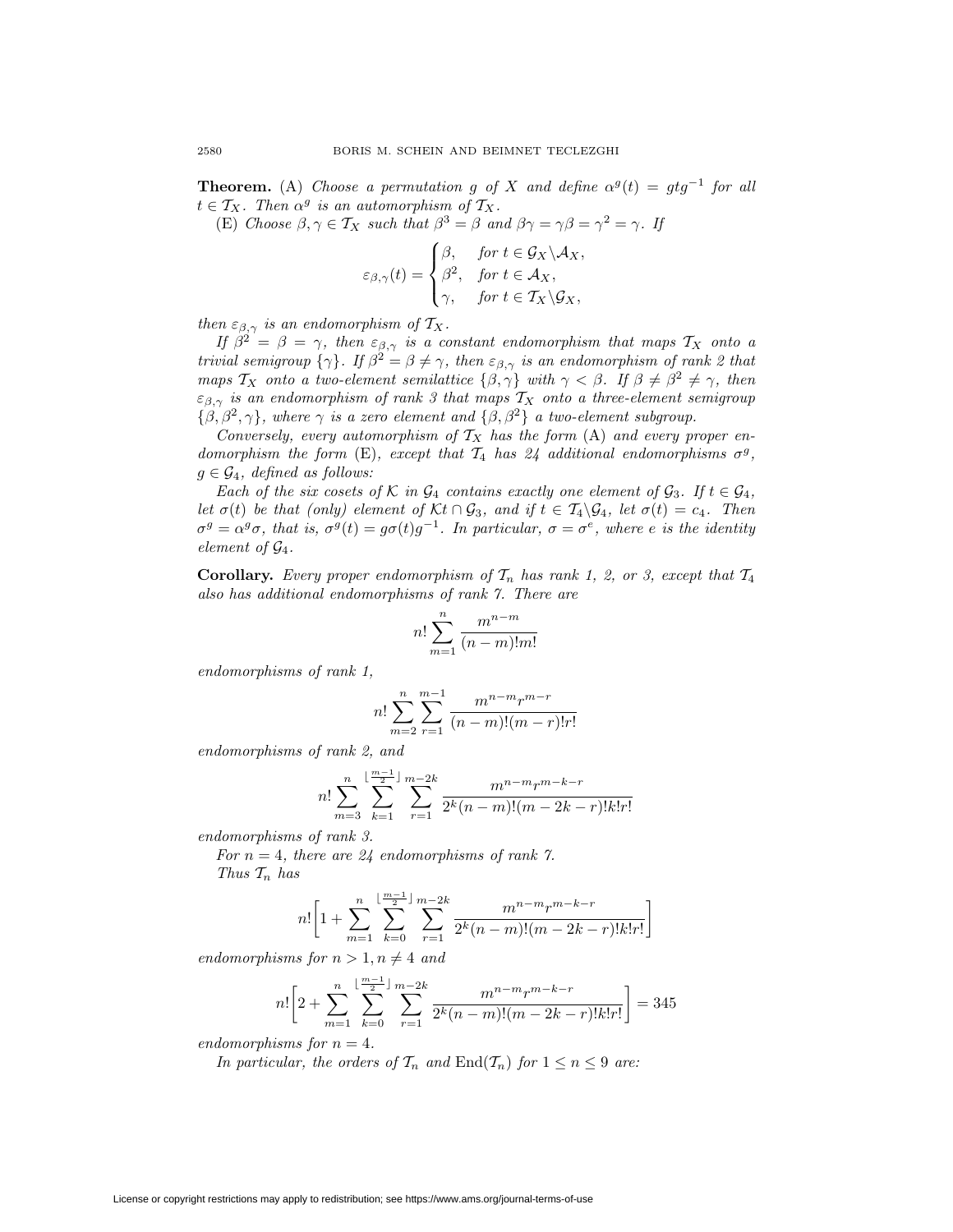| $T_n = n^n = 11427256333254666568235543167772163873420389$<br>$ \text{End}(\mathcal{T}_n)  = 117140345332633535353529614832190251141633028$ |  |  | 112344 |  |  |  |
|---------------------------------------------------------------------------------------------------------------------------------------------|--|--|--------|--|--|--|
|                                                                                                                                             |  |  |        |  |  |  |
|                                                                                                                                             |  |  |        |  |  |  |

**Problem.** Find an asymptotic estimate for  $|End(\mathcal{T}_n)|_{n\to\infty}$ , where  $End(\mathcal{T}_n)$  is the semigroup of all endomorphisms of  $\mathcal{T}_n$ . It seems that the estimate can be found by the Laplace method and arguments from [2]. Is it true that  $\frac{|End(\mathcal{T}_n)|}{|\mathcal{T}_n|}$  converges monotonically to 0? It appears to be so.

Constant (that is, of rank 1) endomorphisms of  $\mathcal{T}_n$  are in one-to-one correspondence with idempotents of  $\mathcal{T}_n$ . Harris and Schoenfeld (see [3]) found an asymptotic estimate for the number of idempotents in  $\mathcal{T}_n$ .

*The proofs* of the Theorem and Corollary follow from Lemmas 1–5.

**Lemma 1.** Let  $G \subset T_X$  be a subgroup of  $T_X$  for a finite or infinite X. All elements *g* ∈ *G have the same range*  $Y \subset X$ *, and the mapping*  $g \mapsto \overline{g} = g|_Y$ *, where*  $g|_Y$  *is the restriction of*  $g$  *to*  $Y$ *, is an isomorphism of*  $G$  *onto a group of permutations of*  $Y$ *.* 

*Proof.* Here "permutation" means a bijection of *Y* onto itself. Lemma 1 is folklore, and we give its brief proof for completeness' sake.

For every  $g, h \in G$  there exists  $x \in G$  such that  $gx = h$ , and hence  $pr_2 h =$  $\operatorname{pr}_2 gx \subset \operatorname{pr}_2 g$ . Analogously,  $\operatorname{pr}_2 g \subset \operatorname{pr}_2 h$ , so that  $\operatorname{pr}_2 h = \operatorname{pr}_2 g$ .

Let *e* be the identity element of *G*. Then  $pr_2 \overline{g} \subset Y = pr_2 ge = g(pr_2 e) = g(Y) =$  $\operatorname{pr}_2 \bar{g}$ , whence  $\operatorname{pr}_2 \bar{g} = Y$ . Thus  $\bar{g}$  is a permutation of *Y*, and so  $g\Delta_Y = \bar{g} = \Delta_Y \bar{g}$ . It follows that  $\bar{h}\bar{g} = h\Delta_Y\bar{g} = hg\Delta_Y = \overline{hg}$  and  $g \mapsto \bar{g}$  is a homomorphism of *G* onto a group of permutations of *Y*. This homomorphism is an isomorphism because  $\overline{g} = \overline{e} \Rightarrow g^2 = \overline{g}g = \overline{e}g = eg = g \Rightarrow g = e$ .  $\bar{g} = \bar{e} \Rightarrow g^2 = \bar{g}g = \bar{e}g = eg = g \Rightarrow g = e.$ 

## **Lemma 2.** *Every endomorphism of*  $\mathcal{T}_n$  *injective on*  $\mathcal{G}_n$  *is an automorphism.*

*Proof.* If  $\varepsilon$  is an endomorphism injective on  $\mathcal{G}_n$ , then  $\mathcal{G}_n$  is isomorphic to its image  $G = \varepsilon(\mathcal{G}_n)$  under  $\varepsilon$ , and so  $|G| = n!$ . By Lemma 1, *G* is isomorphic to a group of permutations of a subset  $Y \subset X$ , where  $Y = \text{pr}_2 e$  for  $e$  the identity element of  $G$ . Thus  $n! = |G| \leq |Y|!$ . It follows that  $Y = X$ , and hence  $G = \mathcal{G}_n$ .

Since  $c_x g = c_x$  for all  $g \in \mathcal{G}_n$ , we obtain  $\varepsilon(c_x)\varepsilon(g) = \varepsilon(c_x g) = \varepsilon(c_x)$ . Here  $\varepsilon(g)$ may be an arbitrary element of  $\mathcal{G}_n$ , and hence  $\varepsilon(c_x)h = \varepsilon(c_x)$  for all  $h \in \mathcal{G}_n$ . This is possible only if  $\varepsilon(c_x)$  is a constant endomorphism, say,  $\varepsilon(c_x) = c_{f(x)}$ , where  $f(x)$ is a suitable element of *X*.

Obviously,  $tc_x = c_{t(x)}$  for all  $t \in \mathcal{T}_n$ . Thus  $c_{f(t(x))} = \varepsilon(c_{t(x)}) = \varepsilon(tc_x)$  $\varepsilon(t)\varepsilon(c_x) = \varepsilon(t)c_{f(x)} = c_{\varepsilon(t)(f(x))}$ , so that  $f(t(x)) = \varepsilon(t)(f(x))$  for all  $x \in X$ . Therefore,  $ft = \varepsilon(t)f$  and, for  $x, y \in X$  and  $g \in \mathcal{G}_X$ ,  $f(x) = f(y) \Rightarrow f(g(x)) = f(x)$  $\varepsilon(g)(f(x)) = \varepsilon(g)(f(y)) = f(g(y)),$  and hence  $f(x) = f(y) \Rightarrow f(g(x)) = f(g(y))$  for every  $g \in \mathcal{G}_n$ . It follows that either  $x = y$ , and hence f is injective, or  $f(x) = f(y)$ for all  $x, y \in X$ , and hence f is a constant transformation. In the latter case  $f = c_a$ for some  $a \in X$ , and our formula  $f(t(x)) = \varepsilon(t)(f(x))$  becomes  $a = \varepsilon(t)(a)$  for every  $t \in \mathcal{T}_n$ . Thus *a* is a fixed point of  $\varepsilon(t)$  for every *t*, and hence for every  $g \in \mathcal{G}_n$ , which is possible only if  $X = \{a\}$ . Therefore,  $f$  is injective for every finite  $X$ , and so  $f, f^{-1} \in \mathcal{G}_n$ . Now the formula  $ft = \varepsilon(t)f$  can be rewritten as  $\varepsilon(t) = f t f^{-1}$ , which shows that  $\varepsilon$  is an automorphism of  $\mathcal{T}_n$ . which shows that  $\varepsilon$  is an automorphism of  $\mathcal{T}_n$ .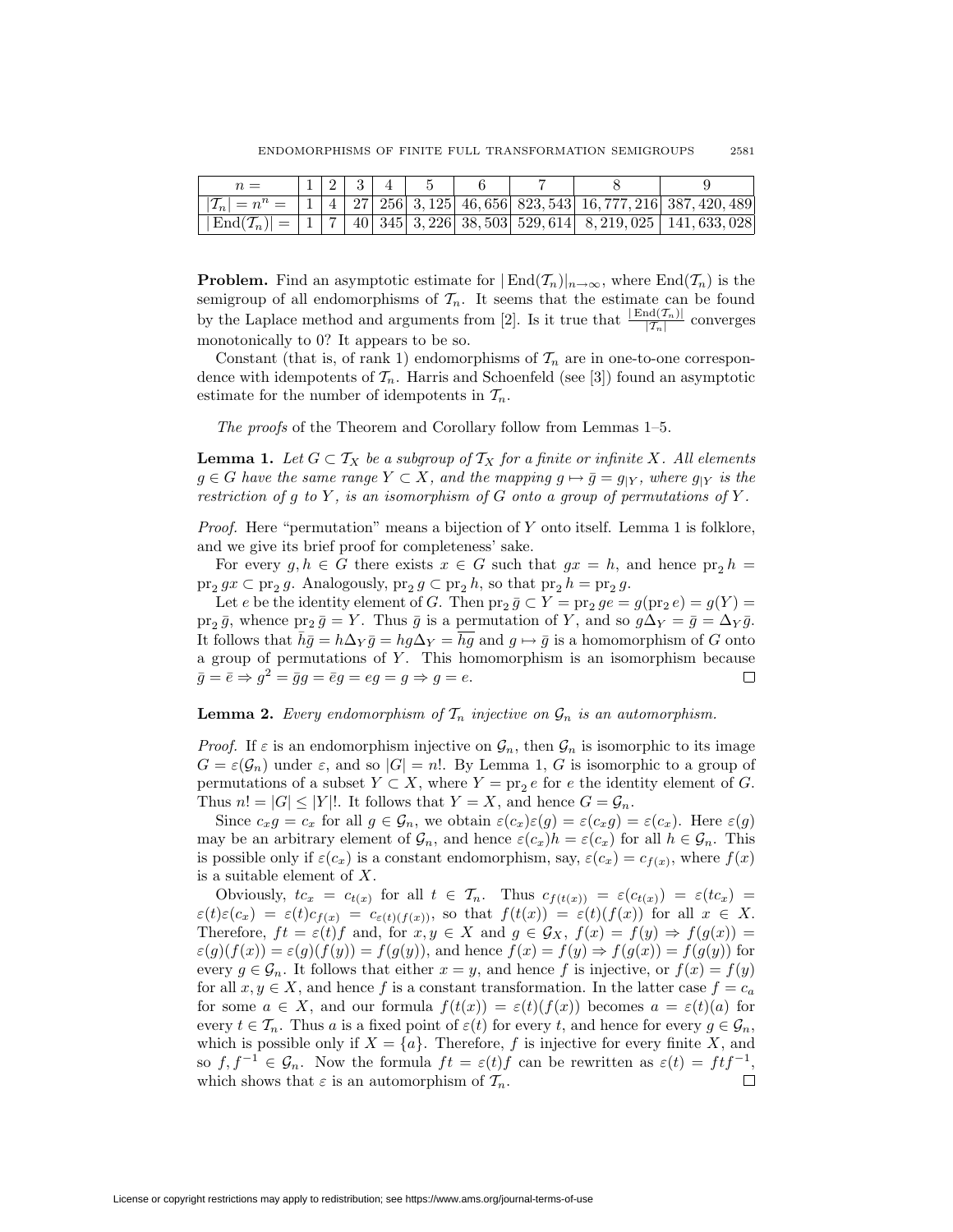Recall that every ideal of  $\mathcal{T}_n$  is of the form  $I_k = \{t \in \mathcal{T}_n : \text{rank}(t) < k\}$  with  $2 \leq k \leq n+1$  (see [1]). Thus  $\mathcal{T}_n$  is a disjoint union of its group of units  $\mathcal{G}_n$  and the maximal ideal *<sup>I</sup>n*.

**Lemma 3.** *Every proper endomorphism*  $\varepsilon$  *of*  $\mathcal{T}_n, n \neq 4$ *, maps*  $\mathcal{G}_n$  *into elements*  $\alpha, \beta \in \mathcal{T}_n$  *with*  $\alpha = \beta^2$  *and*  $\beta^3 = \beta$ *. Also,*  $\varepsilon$  *maps*  $I_n = \mathcal{T}_n \backslash \mathcal{G}_n$  *into a single idempotent*  $\gamma \in \mathcal{T}_X$  *such that*  $\beta \gamma = \gamma \beta = \gamma$ . Thus  $pr_2 \varepsilon$  *has cardinality 1, 2, or 3. Respectively,*  $pr_2 \varepsilon$  *is a trivial semigroup*  $\{\gamma\}$ *, a semilattice*  $\{\alpha, \beta\}$ *of order 2, or a two-element group*  $\{\alpha, \beta\}$  *with zero*  $\gamma$  *adjoined.* 

*Proof.* By Lemma 2,  $\varepsilon$  is not injective on  $\mathcal{G}_n$ , and so ker( $\varepsilon$ ) does not induce an identity congruence on  $\mathcal{G}_n$ . It follows from the description of congruence relations on  $\mathcal{T}_n$  (see [1]) that one of the equivalence classes of ker( $\varepsilon$ ) is either  $I_n$  or  $I_{n+1}$ . In the latter case  $I_{n+1} = \mathcal{T}_n$ , and hence  $\varepsilon$  maps  $\mathcal{T}_n$  onto the trivial semigroup  $\{\gamma\}$  for some idempotent  $\gamma \in \mathcal{T}_n$ .

If  $\ker(\varepsilon) = I_n$ , then  $\varepsilon$  maps  $I_n = \mathcal{T}_n \backslash \mathcal{G}_n$  into an idempotent  $\gamma$ . Also,  $\ker(\varepsilon)$ decomposes  $\mathcal{G}_n$  into cosets modulo a nontrivial normal subgroup *N* of  $\mathcal{G}_n$ . If  $n \neq 4$ , then  $N = \mathcal{G}_n$  or  $N = \mathcal{A}_n$ , the alternating group. In the former case  $\varepsilon$  maps  $\mathcal{G}_n$  into an idempotent  $\alpha \in \mathcal{T}_n$ , and  $\varepsilon(\mathcal{T}_n)$  is a two-element semilattice  $\{\alpha, \gamma\}$  with  $\gamma$  as the zero element. In the latter case  $\mathcal{G}_n/N$  is a two-element group, and hence  $\varepsilon$  maps *N* into an idempotent  $\alpha$  and  $\mathcal{G}_n\backslash N$  into  $\beta$  such that  $\beta^2 = \alpha$  and  $\beta^3 = \alpha\beta = \beta$ . into an idempotent  $\alpha$  and  $\mathcal{G}_n \backslash N$  into  $\beta$  such that  $\beta^2 = \alpha$  and  $\beta^3 = \alpha \beta = \beta$ .

It remains to describe proper endomorphisms of *T*4.

**Lemma 4.** *All proper endomorphisms of T*<sup>4</sup> *are either endomorphisms of ranks* 1, 2 or 3 described in Lemma 3 or endomorphisms  $\varepsilon$  of rank 7, where  $pr_2 \varepsilon$  *is isomorphic to the symmetric group G*<sup>3</sup> *with zero adjoined.*

*There are 24 endomorphisms*  $\sigma^g$  *of rank 7; they correspond to 24 permutations*  $g \in \mathcal{G}_4$  *of the symmetric group*  $\mathcal{G}_4$  *and have the structure described in the Theorem.* 

*Proof.* The only difference with our proof of Lemma 3 is that  $\mathcal{G}_4$  contains another nontrivial normal subgroup  $N = \mathcal{K}$ , which is Klein's four-group. It is easy to see that the factor group  $\mathcal{G}_n/\mathcal{K}$  is isomorphic to  $\mathcal{G}_3$ , the symmetric group of degree 3. Obviously,  $\mathcal K$  has index 6 in  $\mathcal G_4$  and the complement  $I_4$  of  $\mathcal G_4$  in  $\mathcal T_4$  forms a congruence class modulo  $\ker(\varepsilon)$ , where  $\varepsilon$  is our endomorphism. Thus the rank of  $\varepsilon$ is 7 and  $pr_2 \varepsilon$  is isomorphic to  $\mathcal{G}_3^0$  (the group  $\mathcal{G}_3$  with zero adjoined).<br>The rest of the proof is based on two facts: (1)  $\mathcal{T}_c$  contains exactly

The rest of the proof is based on two facts:  $(1)$   $\mathcal{T}_4$  contains exactly four subsemigroups *S* isomorphic to  $\mathcal{G}_3^0$ , and (2) each of these four semigroups has exactly six automorphisms.

(1) We know that *S* is a group *G* with zero adjoined. Let *t* be that zero. Then *t* is an idempotent of *T* of rank *r*, where  $1 \leq r \leq 4$ . Also,  $qt = t$  for every  $q \in G$ , that is, each of the *r* elements of  $pr_2 t$  is a fixed point of each *g*. Applying Lemma 1 we see that *G* is isomorphic to a group  $\overline{G}$  of permutations of a subset  $Y \subset \{1, 2, 3, 4\}$ , and *r* elements of pr<sub>2</sub> *t* are fixed points of all elements  $\bar{g} \in \bar{G}$ . Thus the elements of  $\overline{G}$  can actually permute only  $|Y| - r$  points, and so  $3! = |G| \leq (|Y| - r)! \leq (4-1)!$ . It follows that  $|Y| - r = 3$ , and hence  $r = 1$  and  $|Y| = 4$ , which implies  $Y = X$ . Thus  $t = c_x$  for some  $x \in X$ . Since  $|G| = 6$ , G is the group of *all* permutations of *X* with a fixed point *x*. We have four choices for *x*, which give us four choices for *S*.

(2) Assume that  $x = 4$ . Then elements of G actually permute only the three elements of  $\{1, 2, 3\}$ , and, since we identified  $\mathcal{G}_3$  with an appropriate subgroup of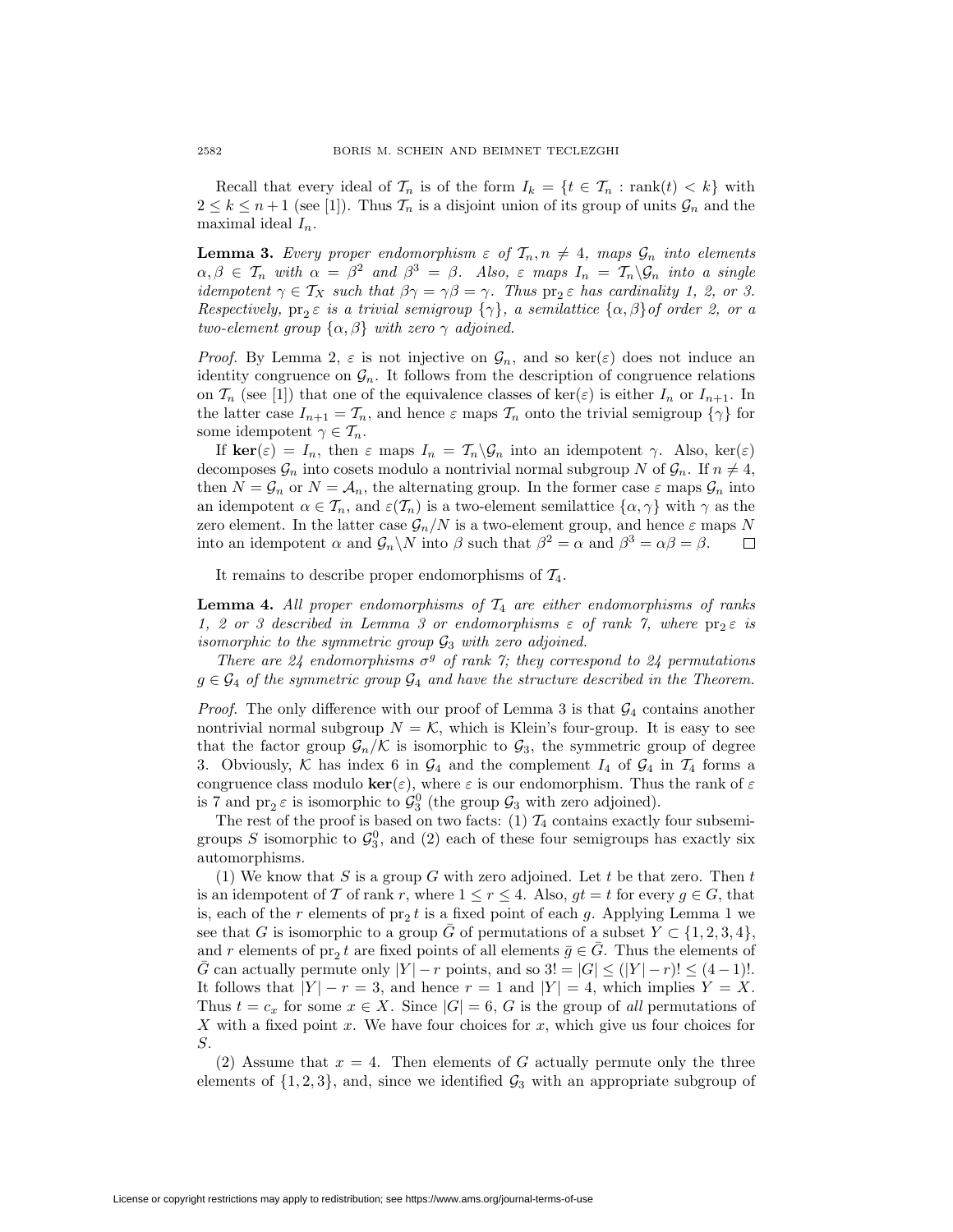$\mathcal{G}_4$ , we see that  $S = \mathcal{G}_3 \cup \{c_4\}$ . Every automorphism of *S* leaves  $c_4$  fixed and induces an automorphism of  $\mathcal{G}_3$ . Since  $\mathcal{G}_3$  has precisely six (inner) automorphisms, *S* has six automorphisms too.

Now it is easy to see that all endomorphisms of rank 7 have the form  $\varepsilon^g = \alpha^g \varepsilon$ <br> $g \in G$ , so that  $\varepsilon^g f(x) = \varepsilon^f (x)g(x) = a\varepsilon^f (x)g(x)$  for every  $t \in \mathcal{T}$ . Clearly we obtain for  $g \in G_4$ , so that  $\varepsilon^g(t) = \varepsilon(t)^g = g\varepsilon(t)g^{-1}$  for every  $t \in \mathcal{T}_4$ . Clearly, we obtain different endomorphisms for different a If we choose  $\varepsilon = \sigma^e$  as described in the different endomorphisms for different *g*. If we choose  $\varepsilon = \sigma^e$  as described in the Theorem all other endomorphisms of rank 7 are  $(\sigma^e)g = \sigma^g$ Theorem, all other endomorphisms of rank 7 are  $(\sigma^e)^g = \sigma^g$ .

Our Theorem follows from Lemmas 3 and 4.

$$
\Box
$$

Now we are ready to count the number of endomorphisms of  $\mathcal{T}_n$ . Since each automorphism of  $\mathcal{T}_n$  is inner, their total number is  $n!$  and it remains to find the number of proper endomorphisms.

By Lemma 3, each proper endomorphism  $\varepsilon$ ,  $n \neq 4$ , is determined by its range. The range is determined by two elements  $\beta$  and  $\gamma$  such that  $\beta^3 = \beta$  and  $\beta\gamma = \gamma\beta =$  $\gamma^2 = \gamma$ . These relations between  $\beta$  and  $\gamma$  are characterized in the following lemma.

**Lemma 5.** *Three (not necessarily distinct) transformations*  $\beta$ ,  $\alpha = \beta^2$  *and*  $\gamma$  *are the range of an endomorphism of*  $\mathcal{T}_n$  *if and only if* 

(i) the restriction  $\bar{\beta} = \beta_{|Y}$  of  $\beta$  to  $Y = \text{pr}_2 \beta$  is an involution, that is,  $\bar{\beta}$  is a *permutation of Y such that*  $\bar{\beta}^2 = \bar{\beta}$ ;

(ii) *every element x of*  $pr_2 \gamma$  *is a fixed point of both*  $\gamma$  *and*  $\beta$ ;

(iii) *if*  $x \notin Y$ *, then*  $\gamma(x) = \gamma(\beta(x))$ *;* 

(iv) *if*  $(x, y)$  *is a transposition in*  $\overline{\beta}$ *, that is,*  $\beta(x) = y$  *and*  $\beta(y) = x$  *for*  $x \neq y$ *, then*  $\gamma(x) = \gamma(y)$ *.* 

*Proof. Necessity.* (i) It follows from  $\beta^3 = \beta$  that  $\{\beta, \beta^2\}$  is a two-element subgroup of  $\mathcal{T}_n$ . By Lemma 1,  $\bar{\beta} = \beta_{|Y|}$  is a permutation of *Y* and  $\bar{\beta}^2 = \Delta_Y$ , that is,  $\bar{\beta}$  is an involution of *Y*. We do not exclude the case when  $\bar{\beta} = \Delta_Y$ .

(ii) Let  $x \in \text{pr}_2 \gamma$ . If  $x = \gamma(y)$  for some  $y \in X$  and  $\delta \gamma = \gamma$  for  $\delta \in \mathcal{T}_n$ , then  $\delta(x) = \delta\gamma(y) = \gamma(y) = x$ . Thus  $\beta\gamma = \gamma\gamma = \gamma$  implies  $\gamma(x) = \beta(x) = x$ .

(iii) This condition follows from  $\gamma = \gamma \beta$ .

(iv) If  $(x, y)$  is a transposition of  $\overline{\beta}$ , then  $\gamma(x) = \gamma(\beta(y)) = \gamma(y)$ .

*Sufficiency*. Suppose that (i)–(iv) hold. Then (i) implies  $\beta^3 = \bar{\beta}^2 \beta = \Delta_Y \beta = \beta$ . Since  $\gamma(x) \in \text{pr}_2 \gamma$ , (ii) implies  $\gamma^2(x) = \gamma(\gamma(x)) = \gamma(x)$  for all  $x \in X$ , that is,  $\gamma^2 = \gamma$ . Also by (ii),  $\beta(\gamma(x)) = \gamma(x)$  for all  $x \in X$ , and hence  $\beta \gamma = \gamma$ .

It remains to prove that  $\gamma\beta = \gamma$  or, equivalently,  $\gamma(\beta(x)) = \gamma(x)$  for all  $x \in X$ . By (iv) this is so for  $x \notin Y$ . If  $x \in Y$ , then, by (i),  $x$  is either a fixed point of  $\beta$  (and hence of  $\beta$ ) or a part of a transposition  $(x, y)$  of  $\beta$ . In the former case  $\gamma(\beta(x)) = \gamma(x)$ . In the latter case, by (iv),  $\gamma(\beta(x)) = \gamma(y) = \gamma(x)$ . Thus  $\gamma\beta = \gamma$ .  $\gamma\beta = \gamma$ .

*Proof of the Corollary.* Proper endomorphisms of  $\mathcal{T}_n$  are in one-to-one correspondence with the pairs  $\{\beta, \gamma\}$  that satisfy the conditions of Lemma 5. We count the number of these pairs in the following way.

First we classify these pairs for a given  $Y = \text{pr}_2 \beta$ . If *Y* is an *m*-element subset of *X*, then  $1 \leq m \leq n$ . We will choose  $\bar{\beta}$  with  $pr_2 \bar{\beta} = Y$ , then extend  $\bar{\beta}$  to  $\beta$ , and then choose an appropriate  $\gamma$ . Then we calculate the number of choices and add these numbers for all possible choices of *Y* .

By Lemma 5.(i),  $\bar{\beta}$  is a permutation of *Y* whose cycles are either fixed points or transpositions. Thus  $\bar{\beta}$  is completely determined by its transpositions. If there are *k* transpositions, they move 2*k* elements of *Y* . Let *Z* be the set of these 2*k*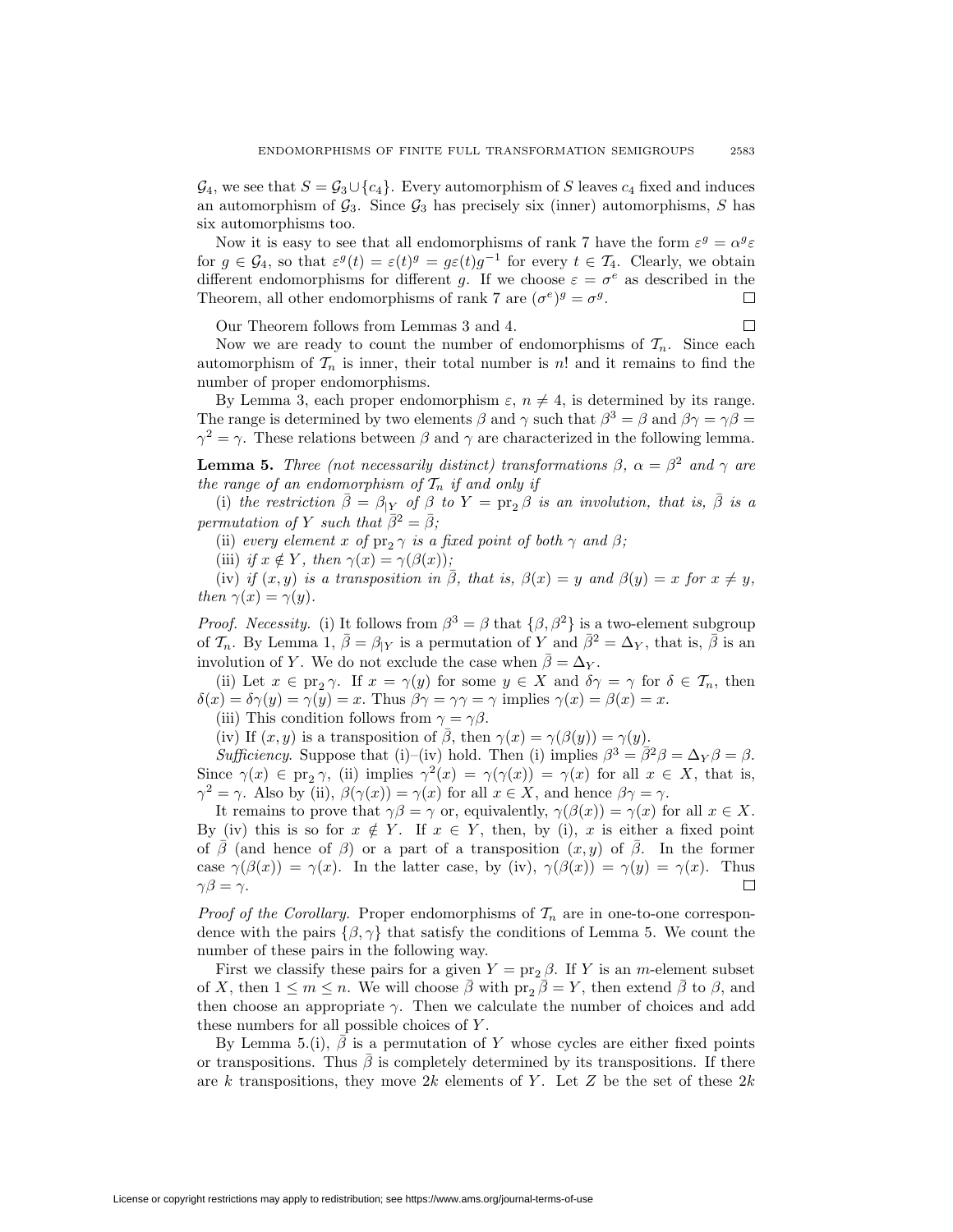elements. There are  $\binom{m}{2k}$  choices for *Z*. Obviously,  $k \geq 0$ . By Lemma 5.(ii) and by  $pr_2 \gamma \subset Y$ , we see that  $2k < m$ . Thus  $0 \le k \le \lfloor \frac{m-1}{2} \rfloor$ , where  $\lfloor r \rfloor$  denotes the integral part of r integral part of *r*.

To calculate the number of choices for *k* transpositions in *Z*, split *Z* into *k* disjoint *ordered* pairs of distinct elements. Each ordered pair has two components, and there are  $\binom{2k}{k}$  ways of choosing the set of *k* first components for these pairs. To<br>form ordered pairs, bijectively map *k* first components onto *k* remaining elements form ordered pairs, bijectively map *k* first components onto *k* remaining elements<br>of  $Z$ . This can be done in *k*, ways. Therefore, there are  $\binom{2k}{k}$  *k*, different ways of of *Z*. This can be done in *k*! ways. Therefore, there are  $\binom{2k}{k}k!$  different ways of choosing these *k* ordered pairs choosing these *k* ordered pairs.

Each two-element subset can be turned into an ordered pair in two ways, and hence *<sup>k</sup>* disjoint transpositions can be turned into 2*<sup>k</sup>* different sets of ordered pairs. Thus there are

$$
\binom{m}{2k} \frac{(2k)!}{2^k k!} = \frac{m!}{2^k (m-2k)! k!}
$$

ways to choose  $\bar{\beta}$  of rank *m*.

To extend  $\bar{\beta}$  to  $\beta$  we have to define  $\beta(x) \in Y$  for all  $x \in X \backslash Y$ . Since  $X \backslash Y$ contains  $n - m$  elements, there are  $m^{n-m}$  ways of extending each  $\overline{\beta}$ . Thus, given *Y*, there are  $\frac{m^{n-m}m!}{2^k(m-2k)!k!}$  choices for *β*. We can choose *Y* in  $\binom{n}{m}$  follows that there are ) different ways. It follows that there are

$$
\binom{n}{m} \frac{m^{n-m}m!}{2^k(m-2k)!k!} = \frac{m^{n-m}n!}{2^k(n-m)!(m-2k)!k!}
$$

choices for  $\beta$  of rank *m*.<br>Civen  $\beta$  of rank *m* wi

Given  $\beta$  of rank *m* with *k* transpositions, we now choose  $\gamma$ . Let  $pr_2 \gamma = W \subset Y$ , with *W* containing *r* elements. By Lemma 4.(ii), *W* consists of fixed points of  $\beta$ . There are  $m-2k$  fixed points, so that  $1 \leq r \leq m-2k$ , and there are  $\binom{m-2k}{r}$  choices for *W*.

By Lemma 5.(ii),  $\gamma(x) = x$  for every  $x \in W$ . It remains to define  $\gamma(x) \in W$ for  $x \notin W$ . By Lemma 5.(iii), we need to define  $\gamma(x)$  for  $x \in Y\backslash W$  only. The set *Y*  $\setminus$ *W* contains *m* − *r* elements and includes our 2*k* transposed elements. To define *γ* for these 2*k* elements, by Lemma 5.(iv), we have to define *γ* only for *k* of these elements. It follows that we can define *γ*(*x*) arbitrarily only for  $m - r - k$  values of elements. It follows that we can define  $\gamma(x)$  arbitrarily only for  $m - r - k$  values of  $r$ . Thus given  $W$  there are  $r^{m-k-r}$  choices for  $\gamma$ .

*x*. Thus, given *W*, there are  $r^{m-k-r}$  choices for  $\gamma$ .<br>It follows that there are  $\binom{m-2k}{r}r^{m-k-r}$  choices for  $\int r^{m-k-r}$  choices for *γ* of rank *r*. Varying *r* between 1 and  $m - 2k$ , we obtain  $\sum_{r=1}^{m-2k}$ *m−*2*k r*  $\int r^{m-k-r}$  choices for *γ* and

$$
\frac{m^{n-m}n!}{2^k(n-m)!(m-2k)!k!} \sum_{r=1}^{m-2k} {m-2k \choose r} r^{m-k-r}
$$

$$
= \sum_{r=1}^{m-2k} \frac{m^{n-m}r^{m-k-r}n!}{2^k(n-m)!(m-2k-r)!k!r!}
$$

choices for  $\{\beta, \gamma\}$  with  $\beta$  of rank *m*.

It follows that the total number of proper endomorphisms of  $\mathcal{T}_n$  is

$$
\sum_{m=1}^{n} \sum_{k=0}^{\lfloor \frac{m-1}{2} \rfloor} \sum_{r=1}^{m-2k} \frac{m^{n-m}r^{m-k-r}n!}{2^k(n-m)!(m-2k-r)!k!r!}.
$$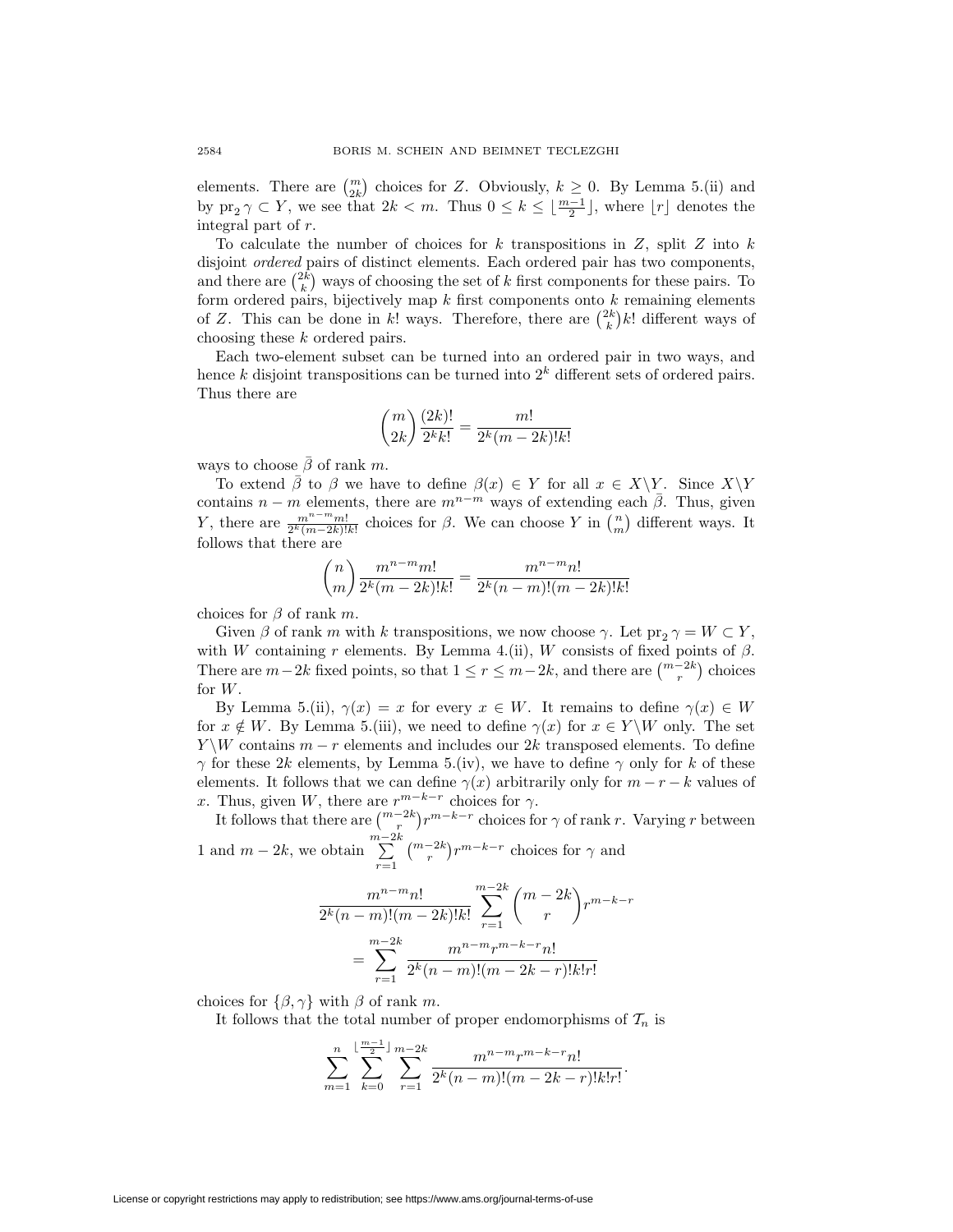This and part (A) prove the last two claims of the Corollary.

Endomorphisms of rank 1 are characterized by the condition  $\beta = \gamma$ , that is,  $k = 0$  and  $r = m$ , which yields the first claim of the Corollary. The number of endomorphisms of rank 1 coincides with the number of idempotents of  $\mathcal{T}_n$ , and thus we recover a result of Tainiter (see [5]).

Endomorphisms of rank 2 are characterized by the condition  $\beta^2 = \beta \neq \gamma$ , that is,  $k = 0$  and  $r < m$ . Thus  $m \geq 2$ , which produces the second claim of the Corollary.

Endomorphisms of rank 3 are characterized by the condition  $k \neq 0$ , which gives the third claim of the Corollary and completes its proof. us the third claim of the Corollary and completes its proof.

*Remark.* The Theorem and Corollary make it possible to classify and count various special endomorphisms. For example, an endomorphism *ε* is called a *retraction* if it is idempotent (that is,  $\varepsilon^2 = \varepsilon$ ). The image of a retraction is called a *retract*. We can easily describe retractions and retracts of  $\mathcal{T}_n$ .

**Proposition.** An endomorphism  $\varepsilon$  of  $\mathcal{T}_n$  is a retraction if and only if it is one of *the following:*

(i) *ε is an endomorphism of rank 1;*

(ii)  $\varepsilon$  *maps elements of*  $\mathcal{G}_n$  *into the identity element*  $e$  *of*  $\mathcal{G}_n$ *, and elements of*  $\mathcal{T}_n \backslash \mathcal{G}_n$  *into any idempotent*  $\gamma$  *different from e;* 

(iii)  $\varepsilon$  *maps elements of the alternating group*  $A_n$  *into*  $e$ *, the remaining permutations of*  $G_n \backslash A_n$  *into an odd permutation*  $\beta \in G_n$ *, which is an involution (that is,*  $\beta^2 = e$ *)* with fixed points, and  $\varepsilon$  *maps elements of*  $\mathcal{T}_n \backslash \mathcal{G}_n$  *into*  $\gamma \in \mathcal{T}_n$  *such that*  $\gamma^2 = \beta \gamma = \gamma \beta = \gamma$ .

*Also, <sup>T</sup>*<sup>4</sup> *has four additional retractions. They are endomorphisms <sup>σ</sup><sup>g</sup> of rank 7 with*  $g \in \mathcal{K}$ *.* 

*The number of retractions of rank 1 is*  $n! \sum_{m=1}^{n} \frac{m^{n-m}}{(n-m)!m!}$ *. The number of retrac-*

*tions of rank 2 is n*! *n*<sup>−1</sup>  $m=1$ *mn*−*<sup>m</sup>* (*n−m*)!*m*! *. The number of retractions of rank 3 is*

$$
n! \sum_{k=1}^{\lfloor \frac{n+1}{4} \rfloor} \sum_{r=1}^{n-4k-2} \frac{r^{n-k-r}}{2^{2k+1}(n-4k-r-2)!(2k+1)!r!}.
$$

*The number of retractions of rank 7 for*  $n = 4$  *is 4.* 

*Proof. Necessity.* It is clear that endomorphisms described in (i) and (ii) are retractions. If  $\varepsilon$  is an endomorphism of type (iii), then  $\beta \neq \beta^2 = e$  because  $\beta$  is odd and *e* even. Also,  $\gamma \neq e$  because  $\gamma \beta = \gamma$  and  $e\beta = \beta \neq \gamma$ . Thus  $\varepsilon$  has rank 3. Since  $\beta$  is an odd permutation, it does not belong to  $\mathcal{A}_n$ , and hence  $\varepsilon(\beta) = \beta$ . Also, *β* is an odd permutation, it does not belong to  $A_n$ , and hence  $\varepsilon(\beta) = \beta$ . Also,  $\varepsilon(e) = e$  and  $\varepsilon(\alpha) = \alpha$  because  $\alpha \notin G$ . Thus  $\varepsilon^2 = \varepsilon$  and  $\varepsilon$  is a retraction  $\varepsilon(e) = e$ , and  $\varepsilon(\gamma) = \gamma$  because  $\gamma \notin \mathcal{G}_n$ . Thus  $\varepsilon^2 = \varepsilon$  and  $\varepsilon$  is a retraction.<br>It remains to check that if  $n - 4$   $\sigma^q$  are retractions for  $a \in \mathcal{K}$ . For even

It remains to check that, if  $n = 4$ ,  $\sigma^g$  are retractions for  $g \in \mathcal{K}$ . For every  $t \in I_4$ ,<br> $g(t) = g\sigma(t)g^{-1} = g\sigma(g^{-1} - g\sigma g) = g(t)g^{-1} + g^{-1}g^{-1}g^{-1}$  $\sigma^g(t) = g\sigma(t)g^{-1} = g c_4 g^{-1} = c_{g(4)} \in I_4$ , and hence  $\sigma^g(\sigma^g(t)) = \sigma^g(c_{g(4)}) = \sigma^g(t)$ .<br>
If  $t \in G$ , and  $g \in K$ , then  $t(tg^{-1})^{-1} = tg^{-1} \in K$ , whence  $Kt = Ktg^{-1}$ . If  $t \in \mathcal{G}_4$  and  $g \in \mathcal{K}$ , then  $t(tg^{-1})^{-1} = tgt^{-1} \in \mathcal{K}$ , whence  $\mathcal{K}t = \mathcal{K}tg^{-1}$ . By our definition of  $\sigma$ ,  $\sigma(t) \in \mathcal{K}t$  and hence  $\sigma^{g}(t) = g\sigma(t)g^{-1} \in gKtg^{-1} - gKt - Kt$ . our definition of  $\sigma$ ,  $\sigma(t) \in \mathcal{K}t$ , and hence  $\sigma^g(t) = g\sigma(t)g^{-1} \in g\mathcal{K}tg^{-1} = g\mathcal{K}t = \mathcal{K}t$ ,<br>hecause  $g\mathcal{K} - \mathcal{K}$ . It follows that  $\mathcal{K}\sigma^g(t) - \mathcal{K}t$  for every  $t \in G$ , and so  $\mathcal{K}\sigma^g(\sigma^g(t))$ . because  $gK = K$ . It follows that  $K\sigma^{g}(t) = Kt$  for every  $t \in \mathcal{G}_4$ , and so  $K\sigma^{g}(\sigma^{g}(t)) =$  $K\sigma^{g}(t)$ , which means that  $\sigma^{g}(\sigma^{g}(t)) = \sigma^{g}(t)$ , because *K* is the kernel of the group homomorphism  $\sigma_{|\mathcal{G}_4}^g : \mathcal{G}_4 \to \mathcal{G}_4$ . Thus  $(\sigma^g)^2 = \sigma^g$  and  $\sigma^g$  is a retraction of  $\mathcal{T}_4$ .

*Sufficiency*. Let  $\varepsilon$  be a retraction of  $\mathcal{T}_n$ . If rank $(\varepsilon) = 1$ , then  $\varepsilon$  belongs to class (i).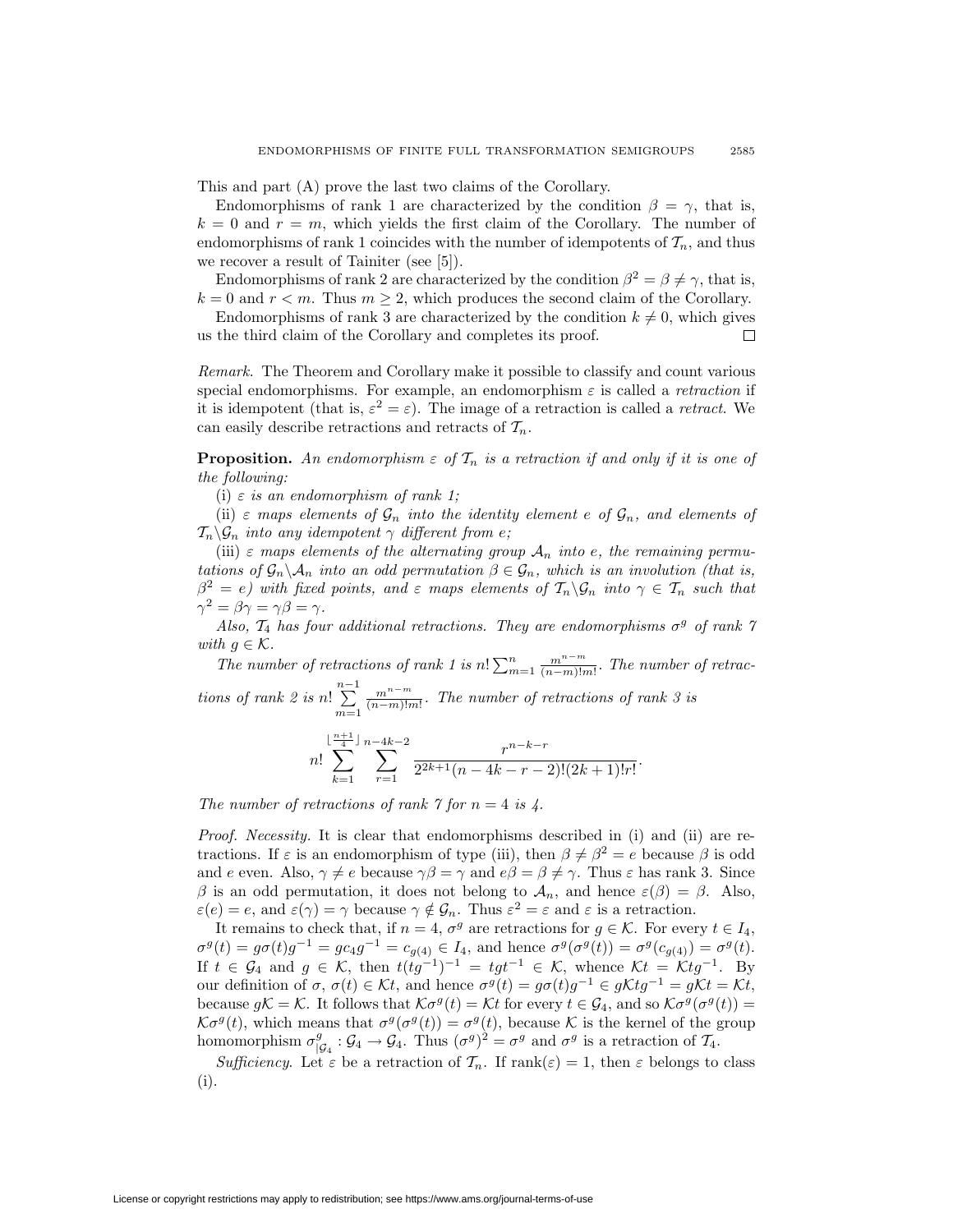Let rank( $\varepsilon$ ) = 2. By the Theorem the image of  $\varepsilon$  is  $\{\beta, \gamma\}$ , where  $\beta$  and  $\gamma$  are distinct idempotents. If  $\beta \in I_n$ , then  $\gamma = \beta \gamma \in I_n$ , and hence  $\beta = \varepsilon(e) = \varepsilon^2(e)$  $\varepsilon(\varepsilon(e)) = \varepsilon(\beta) = \gamma$ , which is a contradiction. Thus  $\beta \in \mathcal{G}_n$ . The only idempotent of  $\mathcal{G}_n$  is *e*, and so  $\beta = e$  and  $\varepsilon$  belongs to class (ii).

Let rank( $\varepsilon$ ) = 3. By the Theorem the image of  $\varepsilon$  is  $\{\beta, \beta^2, \gamma\}$ . If  $\beta \in I_n$ , then  $\beta^2 \in I_n$  and we obtain a contradiction as in the case of  $\varepsilon$  of rank 2. Thus  $\beta \in \mathcal{G}_n$ , and hence  $\alpha = \beta^2 = e$  because  $\alpha$  is an idempotent element of  $\mathcal{G}_n$ . It follows that  $β$  is an involution in  $G_n$ . By Lemma 5.(ii),  $β$  has fixed points. If it is an even permutation, then  $\beta \in \mathcal{A}_n$ , and hence  $\varepsilon(\beta) = \beta$ . Thus, for every  $t \in \mathcal{G}_n \backslash \mathcal{A}_n$ ,  $\beta = \varepsilon(t) = \varepsilon^2(t) = \varepsilon(\beta) = \alpha$ , which is a contradiction. Therefore,  $\beta$  is odd, and so *ε* belongs to class (iii).

Let rank( $\varepsilon$ ) = 7 (and hence  $n = 4$  and  $\varepsilon = \sigma^g$  for some  $g \in \mathcal{G}_4$ ). For every  $t \in G_4$ ,  $\sigma^g(\sigma^g(t)) = \sigma^g(t)$ , which means  $g\sigma(\sigma^g(t))g^{-1} = g\sigma(t)g^{-1}$ , and this implies  $\sigma(\sigma^g(t)) = \sigma(t)$ . In the proof of pecessity we saw that  $\sigma^2 = \sigma$  and so  $\sigma(t) =$  $\sigma(\sigma^g(t)) = \sigma(t)$ . In the proof of necessity we saw that  $\sigma^2 = \sigma$ , and so  $\sigma(t) = \sigma(\sigma^g(t)) = \sigma(\sigma(\sigma^f(\sigma^{-1})) = \sigma(\sigma)\sigma^2(t)\sigma(\sigma^{-1}) = \sigma(\sigma)\sigma(t)\sigma(\sigma^{-1}) = \sigma(\sigma(\sigma^{-1}))$ . Thus  $\sigma(\sigma^g(t)) = \sigma(g\sigma(t)g^{-1}) = \sigma(g)\sigma^2(t)\sigma(g^{-1}) = \sigma(g)\sigma(t)\sigma(g^{-1}) = \sigma(gtg^{-1}).$  Thus<br> $\sigma(\sigma t g^{-1}t^{-1}) = \sigma(\sigma t g^{-1})\sigma(t)^{-1} = e$ . Therefore,  $\sigma t g^{-1}t^{-1} \in \ker(\sigma t g^{-1}) = K$  for all  $\sigma(gtg^{-1}t^{-1}) = \sigma(gtg^{-1})\sigma(t)^{-1} = e.$  Therefore,  $gtg^{-1}t^{-1} \in \ker(\sigma_{|\mathcal{G}_4}) = \mathcal{K}$  for all  $t \in \mathcal{G}$ .  $t \in \mathcal{G}_4$ .

Suppose that *g* is a transposition  $(i j)$ . If *t* is a 3-cycle  $(i j k)$ , then

$$
(i \; j \; k) = (i \; j)(i \; j \; k)(j \; i)(i \; k \; j) = gtg^{-1}t^{-1} \in \mathcal{K}
$$

(recall that we apply the factors in the product  $gtg^{-1}t^{-1}$  from the right to the left). If *g* is a 3-cycle  $(i j k)$ , choose  $t = (i j)$ . We obtain

$$
(i\;k\;j) = (i\;j\;k)(i\;j)(i\;k\;j)(j\;i) = gtg^{-1}t^{-1} \in \mathcal{K}.
$$

If *g* is a 4-cycle  $(i j k l)$  (where  $\{i, j, k, l\} = \{1, 2, 3, 4\}$ ), choose  $t = (i j)$ . We obtain

$$
(i\;k\;j)=(i\;j\;k\;l)(i\;j)(i\;l\;k\;j)(j\;i)=gtg^{-1}t^{-1}\in\mathcal{K}.
$$

It follows that if *g* is a 2-, 3-, or 4-cycle, then  $K$  contains a 3-cycle, which is not true. Thus either  $g = e$  or  $g$  is a product of two disjoint transpositions, i.e.,  $g \in \mathcal{K}$ .

It is clear that the number of retractions of rank 1 is the number of idempotents of  $\mathcal{T}_n$ , and the number of retractions of rank 2 is the number of idempotents less 1 (because retractions of rank 2 are in one-to-one correspondence with idempotents  $\gamma \in I_n$ ). We skip a proof that the number of retractions of rank 3 is indeed given by the formula in the Proposition. The number of retractions of rank 7 is the order of Klein's four-group  $K$ , that is, 4. 口

A description of all retracts of  $\mathcal{T}_n$  easily follows from the Proposition.

- [1] Clifford, A. H., and G. B. Preston, "The Algebraic Theory of Semigroups," Volume II, American Mathematical Society, Providence, R. I., 1967 MR **36:**1558
- [2] Евграфов, М. А., "Асимптотические Оценки и Целые Функции," 3-е издание, перераbota nnoe i dopolnennoe, Nauka, Moskva, 1979 [M. A. Evgrafov, "Asymptotic Estimates and Entire Functions," 3d edition, revised and augmented, Nauka, Moscow, 1979; English translation of the 1st edition was published by Gordon and Breach, New York, 1961] MR **81b:**30048; MR **31:**1376
- [3] Harris, B. and L. Schoenfeld, *The number of idempotent elements in symmetric semigroups,* Journal of Combinatorial Theory **3**(1967), no. 2, 122–135; *Erratum,* ibidem **5**(1968), no. 1, 104 MR **35:**2754; MR **37:**1492